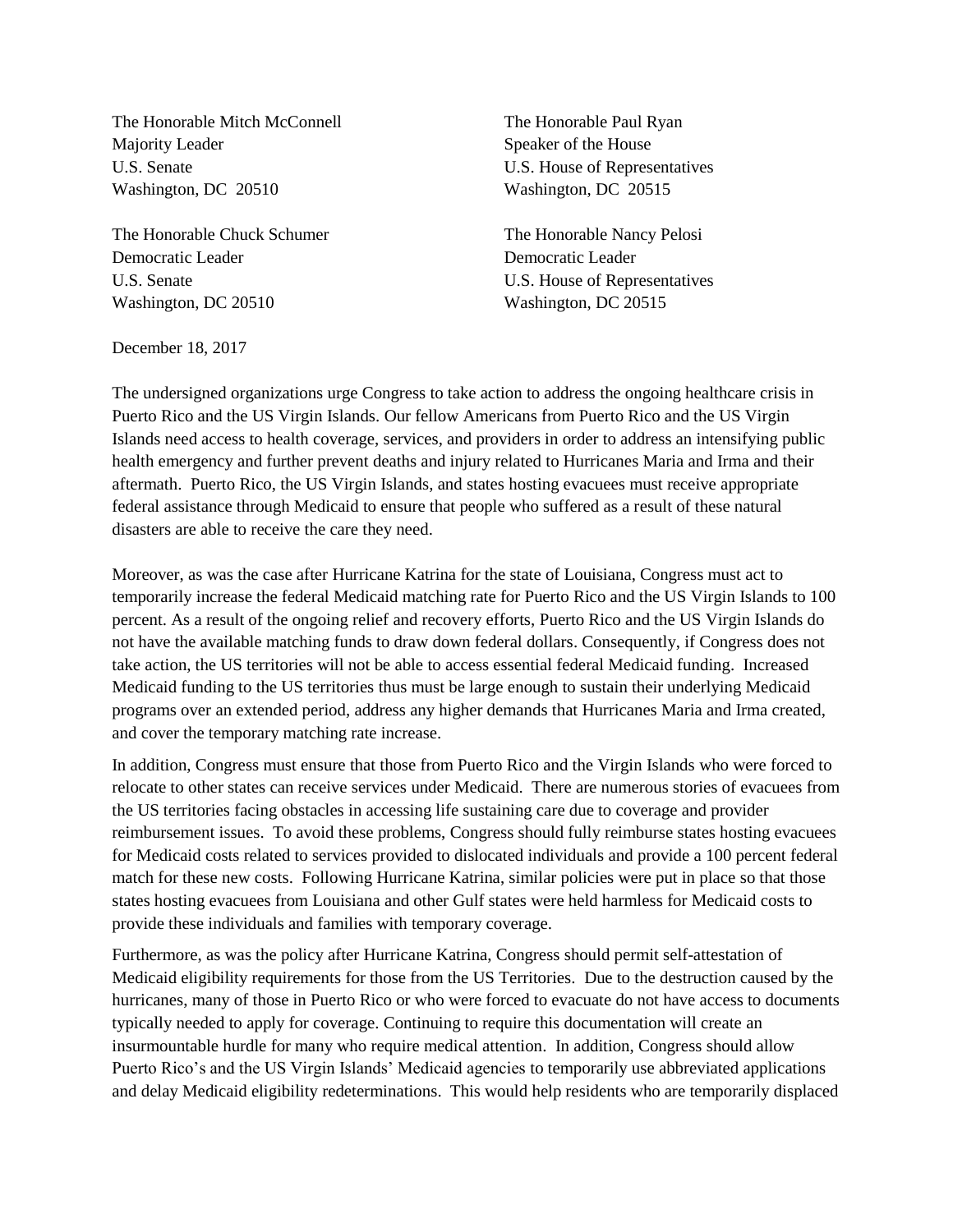and experience delays in receiving and responding to mail. After September 11, New York City took similar actions.

We also urge Congress to provide much needed emergency relief funding to help rebuild hospitals, clinics and other healthcare facilities in Puerto Rico and the Virgin Islands. Given the scope of the disaster and continued relief and recovery efforts, such funding must be of sufficient size to restore the islands' health care infrastructure to full operation so they can provide access to needed health care services including to Medicaid beneficiaries in Puerto Rico and the Virgin Islands. Otherwise, lives will be put further at risk.

Lastly, even before Hurricanes Maria and Irma hit Puerto Rico and the US Virgin Islands, the US territories faced a "fiscal cliff"-- severe healthcare funding challenges in part because the capped Medicaid allotment provided by the federal government was highly inadequate. While the Affordable Care Act provided a temporary increase in Medicaid funding for the territories, those funds have been running out. Currently, experts project that only 15 to 20 percent of Medicaid costs in Puerto Rico are funded by the federal government, less than one-third of the national average and **at least four-times less federal support than Puerto Rico would receive if it was provided parity with states**. 1

Congress has engaged in bipartisan negotiations to address these shortfalls. In fact, before Hurricanes Maria and Irma hit, Congress acted earlier this year to provide additional funding to Puerto Rico to address this ongoing healthcare issue. But after addressing Puerto Rico and the Virgin Islands' immediate Medicaid needs, it's critical for Congress to then ensure a sustained long-term economic recovery and fiscal stability by achieving a permanent structural fix by lifting the federal funding cap and setting the territories' matching rates in the same way that the rates for states are set.

We ask that you work immediately to address these health care financing issues. Americans in crisis as a result of Hurricane Maria and Irma should not be forced to wait another day, let alone months, for relief.

Sincerely,

African American Health Alliance AFSCME Aging Life Care Association AIDS Action Baltimore AIDS Alabama AIDS United American Academy of HIV Medicine (AAHIVM) American Academy of Pediatrics American Association on Health & Disability American Cancer Society Cancer Action Network American Federation of Teachers American Geriatrics Society

<sup>1</sup> Addressing Puerto Rico's Medicaid Funding Shortfalls Would Help Ensure Fiscal Stability and Growth. Center on Budget and Policy Priorities. September 19, 2016. Available at: [https://www.cbpp.org/research/health/addressing-puerto-ricos-medicaid-funding-shortfalls-would-help](https://www.cbpp.org/research/health/addressing-puerto-ricos-medicaid-funding-shortfalls-would-help-ensure-fiscal)[ensure-fiscal](https://www.cbpp.org/research/health/addressing-puerto-ricos-medicaid-funding-shortfalls-would-help-ensure-fiscal)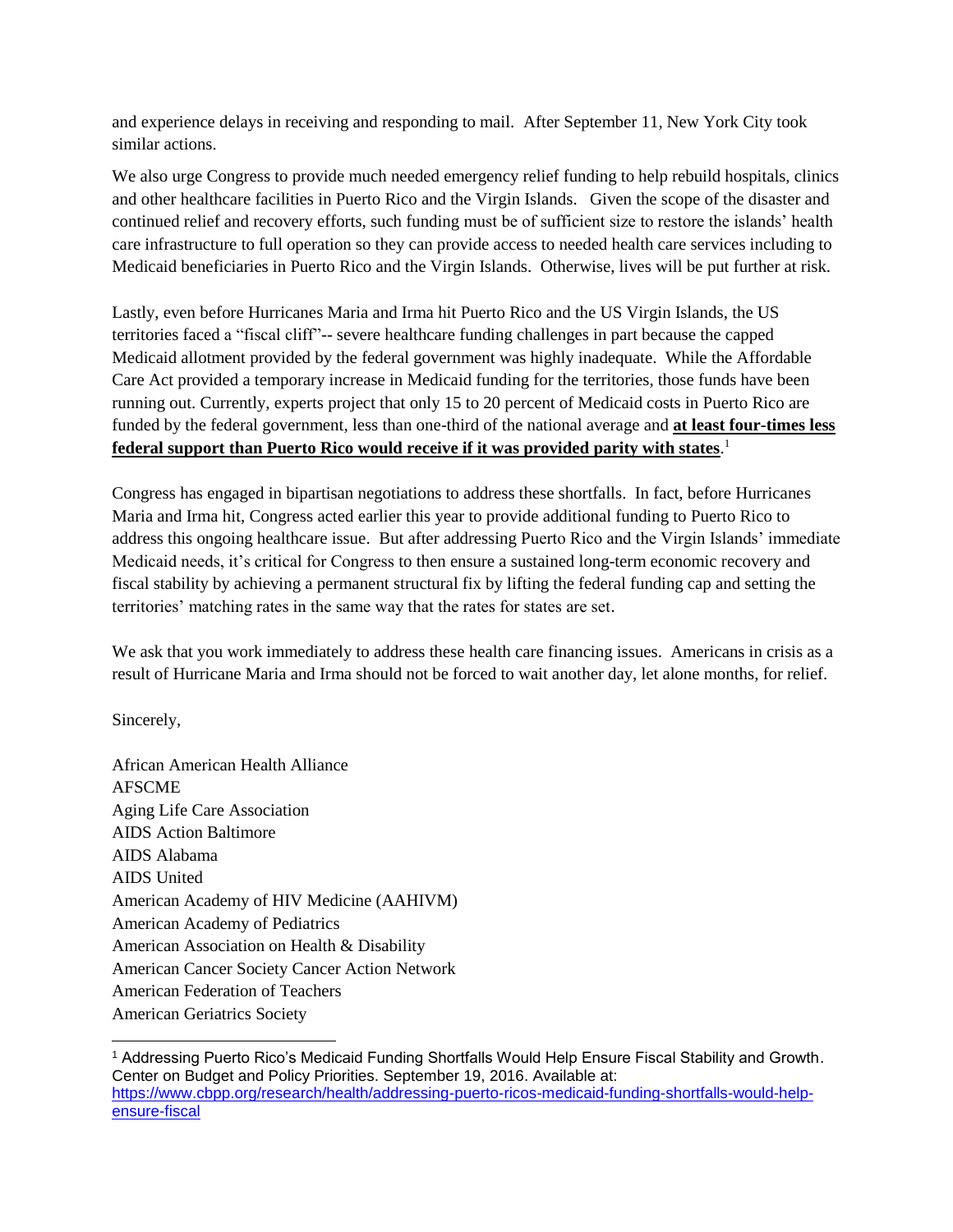American GI Forum of the US American Lung Association American Muslim Health Professionals American Nurses Association American Psychological Association American Public Health Association Asian & Pacific Islander American Health Forum Asian Services In Action Association of Asian Pacific Community Health Organizations Association of Nurses in AIDS Care Bailey House, Inc. Bill's Kitchen, Inc. Black Women's Health Imperative CARES Center for American Progress Center for Law and Social Policy (CLASP) Center for Medicare Advocacy Cero VIH Puerto Rico Christ The Servant, Peace and Social Justice Committee Coalition for Disability Health Equity Coalition on Human Needs Commission on the Public's Health System Congregation of Our Lady of Charity of the Good Shepherd, US Provinces Delaware Ecumenical Council on Children and Families Doctors for America Families USA Family Voices Farmworker Justice Feminist Majority First Focus First World Architects Studio Florida Non-Profit Housing, Inc. Franciscan Action Network GLMA: Health Professionals Advancing LGBT Equality Global Justice Institute Harm Reduction Coalition Health Care For America Now The Housing Authority of the City of Augusta, Georgia Hispanic Federation Hispanic Health Network HIV AIDS Alliance of Michigan HIV Medicine Association J&P Committee Sisters of St. Joseph of Chambery West Hartford The Jewish Federations of North America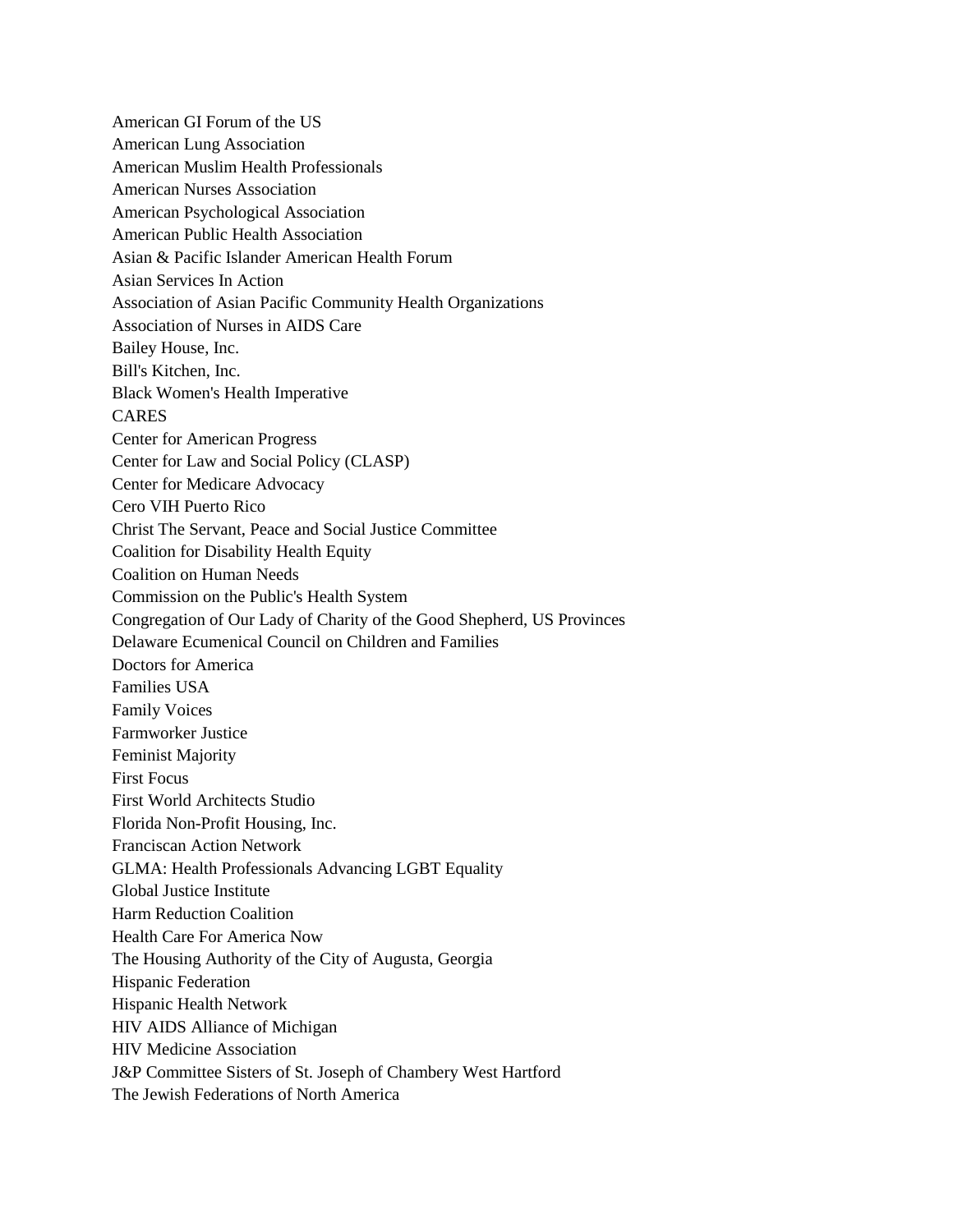Justice in Aging Justice NOW! Lakeshore Foundation Latino Commission on AIDS League of United Latin American Citizens Los Angeles LGBT Center Metropolitan Community Churches Mi Familia Vota Michigan HIV Health and Safety Coalition Migrant Health Center, Inc. **NAACP** NAPAFASA National Adult Day Services Association (NADSA) National Advocacy Center of the Sisters of the Good Shepherd National Association for Children's Behavioral Health National Association of Community Health Centers (NACHC) National Association of Social Workers National Black Justice Coalition National Center for Transgender Equality National Coalition for the Homeless National Collaborative for Health Equity National Consumer Voice for Quality Long-Term Care National Council on Aging (NCOA) National Dental Association, Inc. National Family Planning & Reproductive Health Association National Health Law Program National Hispanic Foundation for the Arts National Hispanic Medical Association National Latina Institute for Reproductive Health National Latina/o Psychological Association National LGBTQ Task Force Action Fund National Partnership for Women & Families National Puerto Rican Agenda National WIC Association NETWORK Lobby for Catholic Social Justice New Jersey Association of Mental Health and Addiction Agencies, Inc. NMAC Pacientes de Sida pro Politica Sana Pax Christi Illinois Pennsylvania Council of Churches Pennsylvania Head Start Association PICO National Network Pittsburgh LCLAA Planned Parenthood Federation of America